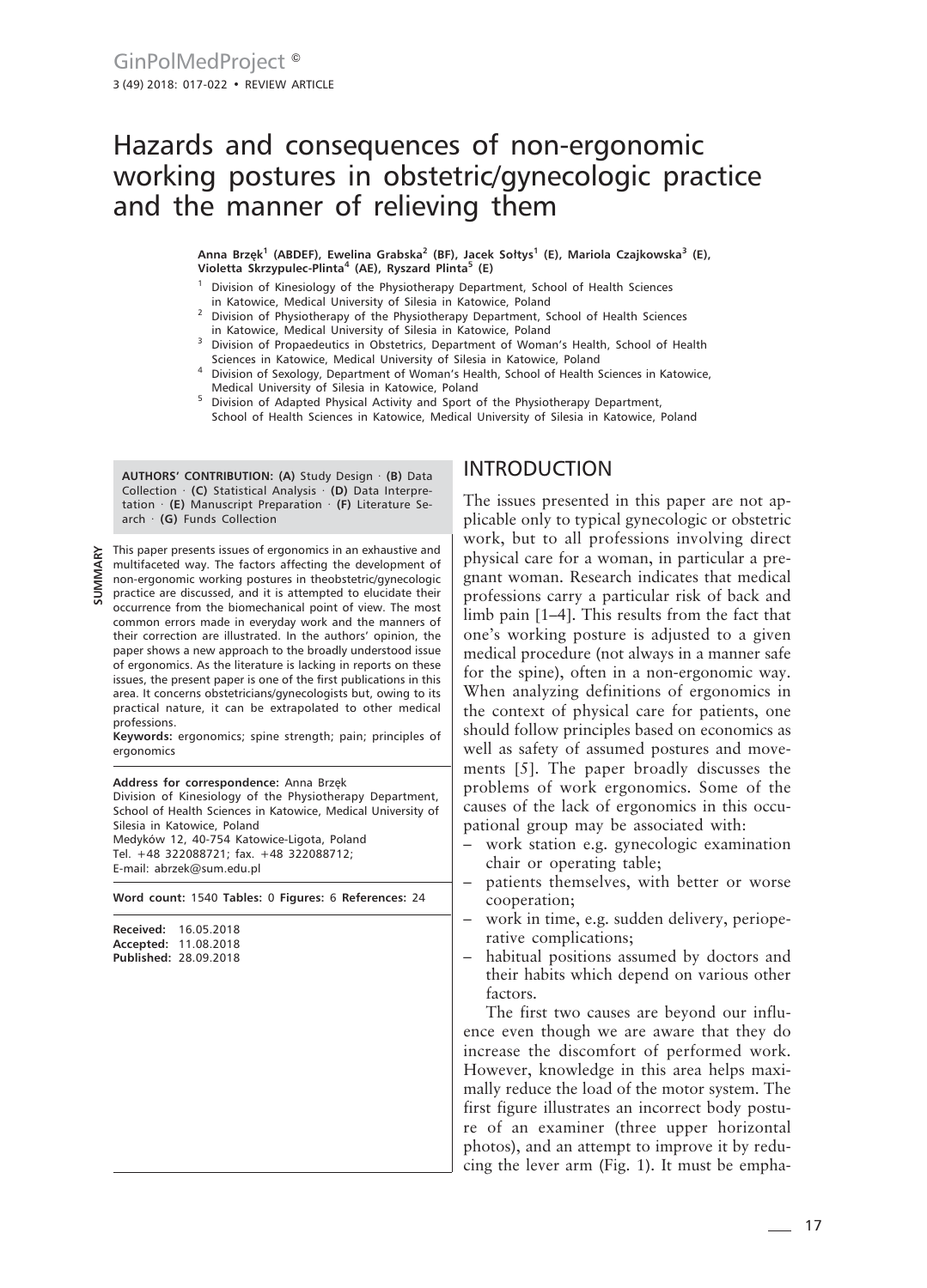**Fig. 1.** Example postures assumed by the examiner: upper horizontal photos present incorrect postures, whereas the lower horizontal photos illustrate the application of one of the ergonomics principles, socalled "short lever arm" (*authors' own material – photos taken in simulation conditions with certain technical restrictions on the simulator's part*)



**Fig. 2.** Application of ergonomics principles during a medical procedure. Upper horizontal photos without a footstool, lower photos with a footstool and external hip rotation (*authors'own material – photos taken in simulation conditions with certain technical restrictions on the simulator's part*)

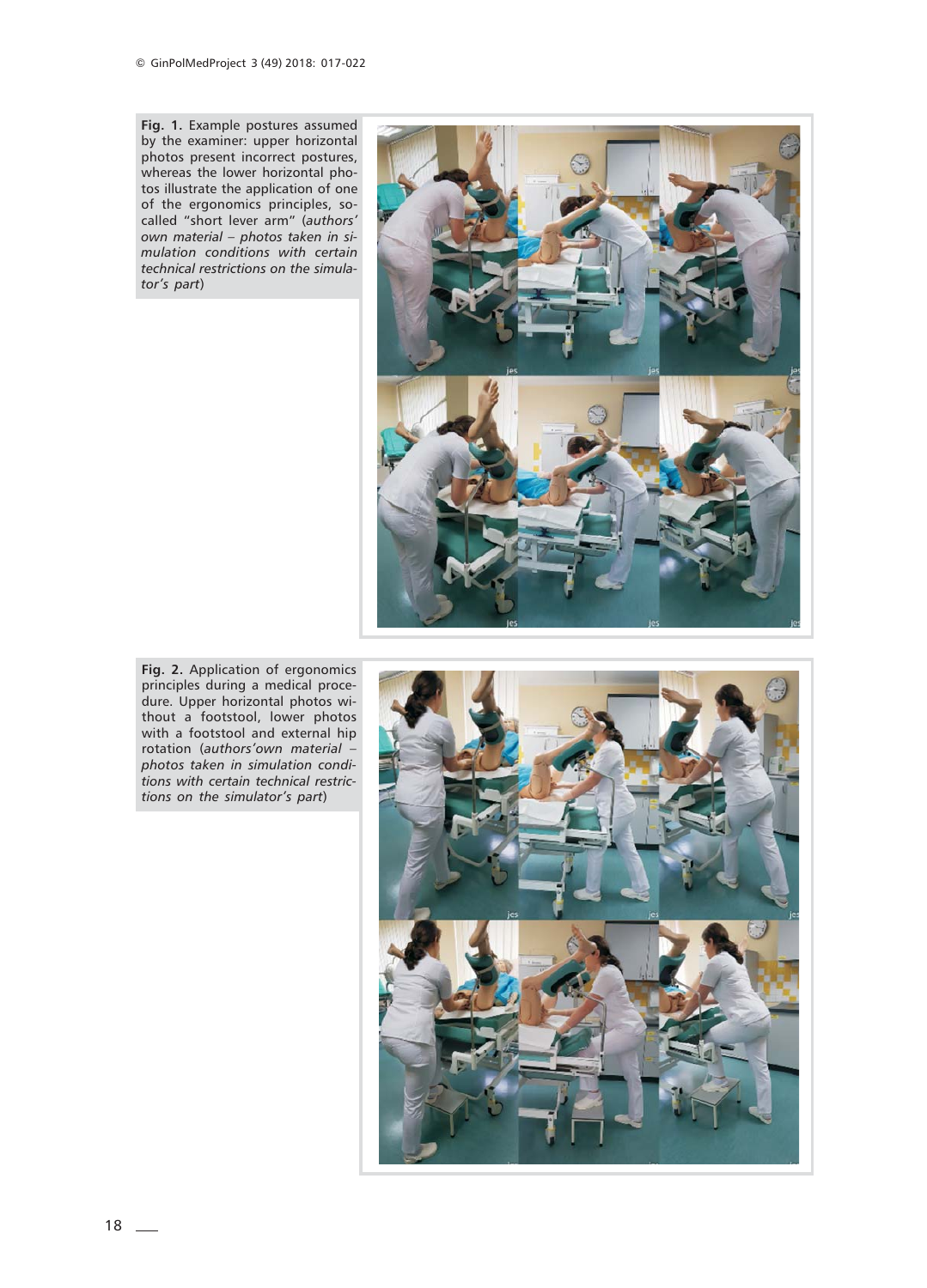sized that the use of one of the principles of ergonomics (short lever) does not warrant an optimal examiner posture (Fig. 2). In these postures, assumed for everyday work, it is worth applying all the possible principles to the maximum level possible, even though this might not be feasible in all cases, e.g. when examining a patient with a disability.

Particular attention must be paid to work in stressful situations as it is a cause of pain relatively frequently. The level of stress depends on work experience, doctor's specialty, working hours, but also interpersonal relationships at work [6,7]. Stress may lead to chronic increased muscle tension, thus inducing static muscle overload. As a result, a doctor assumes characteristic postures that are different from the biomechanical model (upper crossed syndrome, lower crossed syndrome) [8].

Another cause of the lack of ergonomics should be looked for in motor habits (this part will be discussed in much greater detail).

### STATE OF KNOWLEDGE

Our interest in ergonomics and only few available reports in this area (in gynecologists/ obstetricians) have prompted us to prepare this publication. We have searched the PubMed, Medline and Up to Date databases using the following MeSH headings: "gynecologic," "gynecologist,", "pain," "back pain," "backache,"

"low back," "human factors and ergonomics," "ergonomic," "ergonomics work," "workload," and "accoucheur". The "free full texts" filter was used in the range from January 2000 to January 2018 with no language limitations. Additionally, we have also searched medical databases in the libraries of the Silesian region. Few found papers report the occurrence of static overload symptoms, such as paresthesia, pain, and muscle stiffness and fatigue, due to the development of minimally invasive surgery (MIS), particularly in gynecologic oncology,associated with advances in medicine. The authors of one work mention the need for training in ergonomics in this group of doctors only in the conclusions [9]. Another paper that depicts occupational hazards and risk associated with the profession of a physician briefly identifies the problem of musculoskeletal pain, emphasizing the associated work absence [6,7].

The problem of ergonomic behaviors is still considered only in the context of occupational health and safety. This is not enough to prevent pain, particularly in health care professionals. The problem must be considered from a broader perspective, which is presented herein.

### FACTORS AFFECTING ERGONO-MIC BEHAVIORS

Various both endo- and exogenous factors affect motor behaviors and performance of vario-



**Fig. 3.** Factors affecting ergonomics of obstetrician/gynecologist's work (author's own material)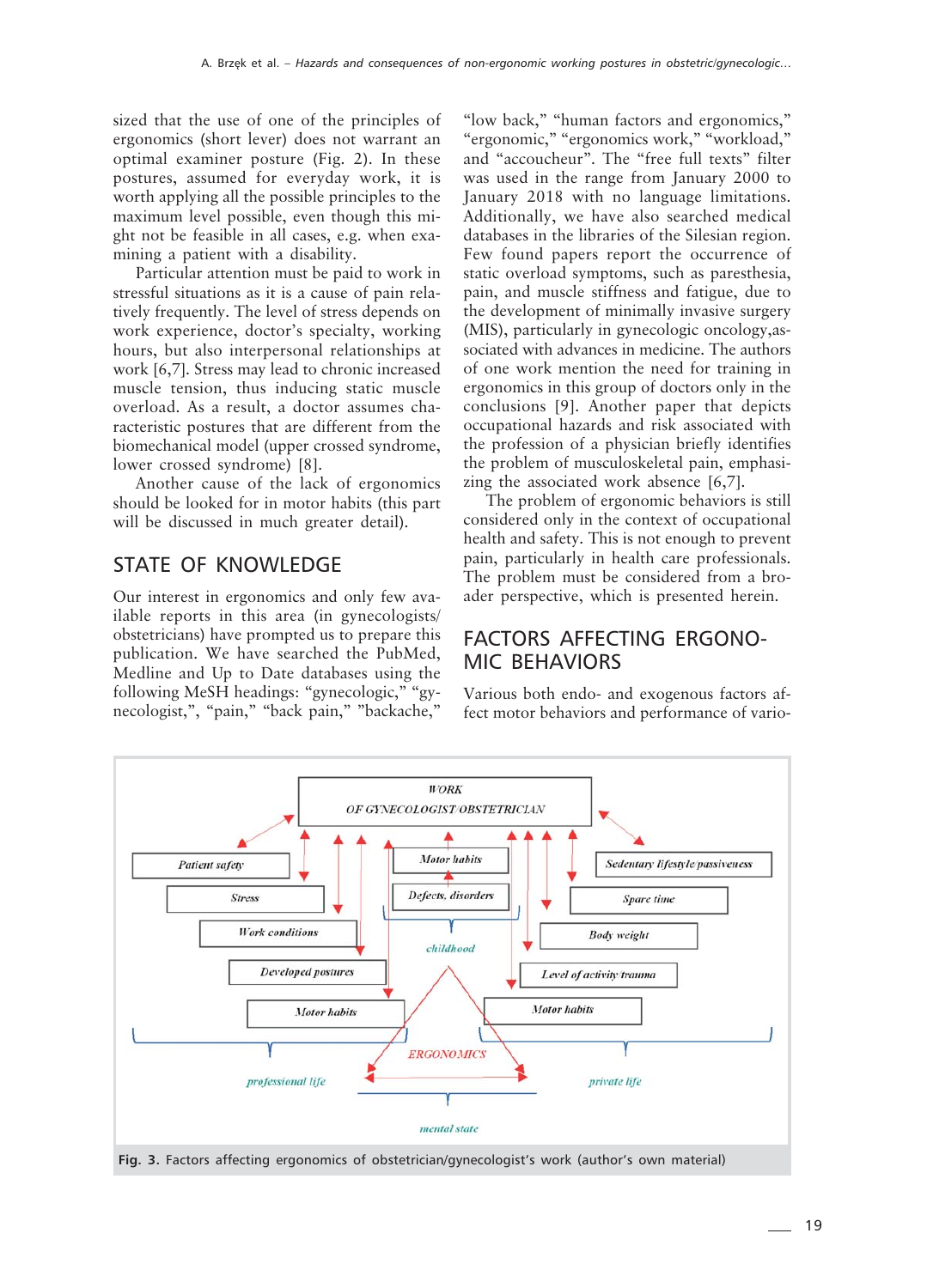us activities during the day [10,11]. By contrast with modifiable exogenous factors, endogenous ones are beyond our influence. Figure 3 presents a range of reciprocal relationships and interactions of various factors. The left side of the diagram shows an obstetrician/gynecologist's work directly with the patient. He or she pays attention primarily to her safety. The working conditions are not always dependent on the physician, who performs various medical procedures in a defined period of time and under time pressure, which might be a stressinducing factor. The forced working posture additionally preconditions incorrect ergonomic behaviors. The right side of the diagram presents mostly modifiable factors, such as body weight, level of physical activity or physical passiveness, and the quality of assumed postures, e.g. when sitting or standing. Moreover, developmental defects and disorders will also precondition the ability to assume postures. According to the neurodevelopmental theory, one must emphasize a relationship between postural abnormalities at pre-school and school age and neurodevelopmental disorders in the first year of life [12], which will affect further development of certain models in adulthood. There are reciprocal interactions between behaviors at work with those at spare time. Only this approach to the consequences in the form of ergonomic behaviors will allow one to comprehend the discussed issues.

The authors set the following questions:

- how much information on ergonomic behaviors did a future gynecologist/obstetrician obtain at various levels of their education?
- despite the medical profession, is he or she aware of the medical consequences of nonergonomic behaviors in the future and in private life?
- will everyday activities and motor habits fixed in the nervous system for many years lead to e.g. postural stress?
- can they also be associated with pain?

A number of other questions will probably come to the reader's mind. Some of themcan be answered with the help of biomechanics, while others require analyses based on empirical studies. Questions that are impossible to resolve at this level will constitute hypotheses for further research.

Taking into account the multifaceted nature of activities and responsibilities associated with the described profession, ergonomics must be considered globally. Daily gynecologic/obstetric practice is associated with excessive bending and rotation of the spine, which in consequence may lead to static overload in the future [13].

Such a position of the spine maintained for a long time with upper limps separated from the trunk, additionally holding instruments, e.g. during an MIS, may result in so-called postural stress," usually of a muscular origin (Fig. 5).

As a result, impossibility to return to the upright position and severe pain on attempting to do so are adverse outcomes [14,15]. They can depend on several factors, such as: body overload, twist angle, training, repeatability of movements and habits. The stronger the head or body bend the more potent the stimulus [16]. It is therefore particularly significant to pay attention to the position of the spine and extremities relative to the body (Fig. 6).



**Fig. 4.** Non-ergonomic (upper horizontal) and ergonomic (lower horizontal) postures assumed during a medical procedure (*authors' own material – photos taken in simulation conditions with certain technical restrictions on the simulator's part*)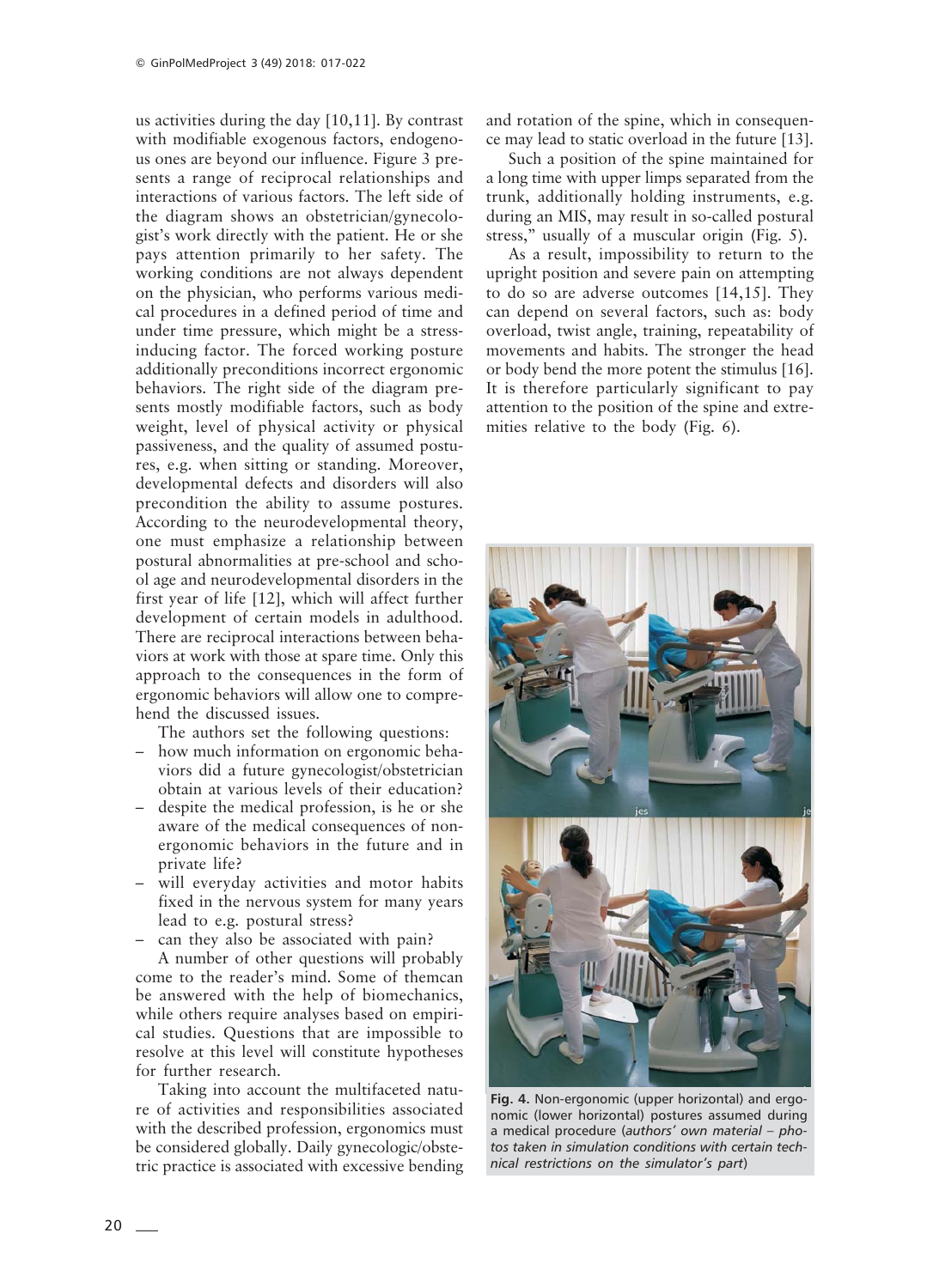

**Fig. 5.** Non-ergonomic (left) and ergonomic (right) postures assumed during a medical procedure in the operating room



**Fig. 6.** Non-ergonomic (left) and ergonomic (middle and right) postures assumed during a medical procedure (*authors' own material – photos taken in simulation conditions with certain technical restrictions on the simulator's part*)

#### **CONCLUSION**

All activities performed everyday have their own models coded in the central nervous system. The body posture is always adjusted to this reference. The closer this model is to the correct one, the lower the spinal and distant consequences [17]. One must remember that activities, static in particular, sum up, thus resulting in distant negative consequences [18]. It has also been proven that incorrect models are stronger and will have a priority during automatic movements, e.g. in stressful situations when the patient's health or life becomes more important.

The principles of ergonomics in medicine have been addressed by various authors [1–4], while those directly associated with work and work station are regulated by occupational health and safety principles at each workplace. In Poland, the institution that deals with ergonomics is the Central Institute for Labor Protection [19].In light of the prevalence of back pain and the fact that the problem that is significant from both clinical and social point of view, being one of the primary public health challenges for many years, the issue of ergonomics should be considered from a much broader perspective. Work station adjustment is extremely important as it provides safety and comfort of work. A number of postures assumed when performing medical procedures are impossible to change despite the awareness of their consequences. However, the approach to ergonomic behaviors (principles) in each situation becomes superior. The lack of self-control does not produce any tangible consequences only for a while. Compensatory mechanisms change the arrangement of the body, and reeducation of activities is based on a change and reconstruction of incorrect models for these activities coded in the central nervous system. This requires several hundred thousand repetitions [23]. Conscious control of the correct body posture is not an easy task when incorrect motor habits govern the body. The arrangement of the human body is always brought back to the above mentioned coded motor model. Each correction is uncomfortable and, in the initial stage of model reconstruction, becomes painful when maintained for several minutes.

In accordance with the "better prevent than treat" principle, one should strive to achieve gradual control over one's own body, bearing in mind all the consequences and distant outcomes of non-ergonomic postures. As health care professionals, we do become exemplary motor and postural models for our patients.